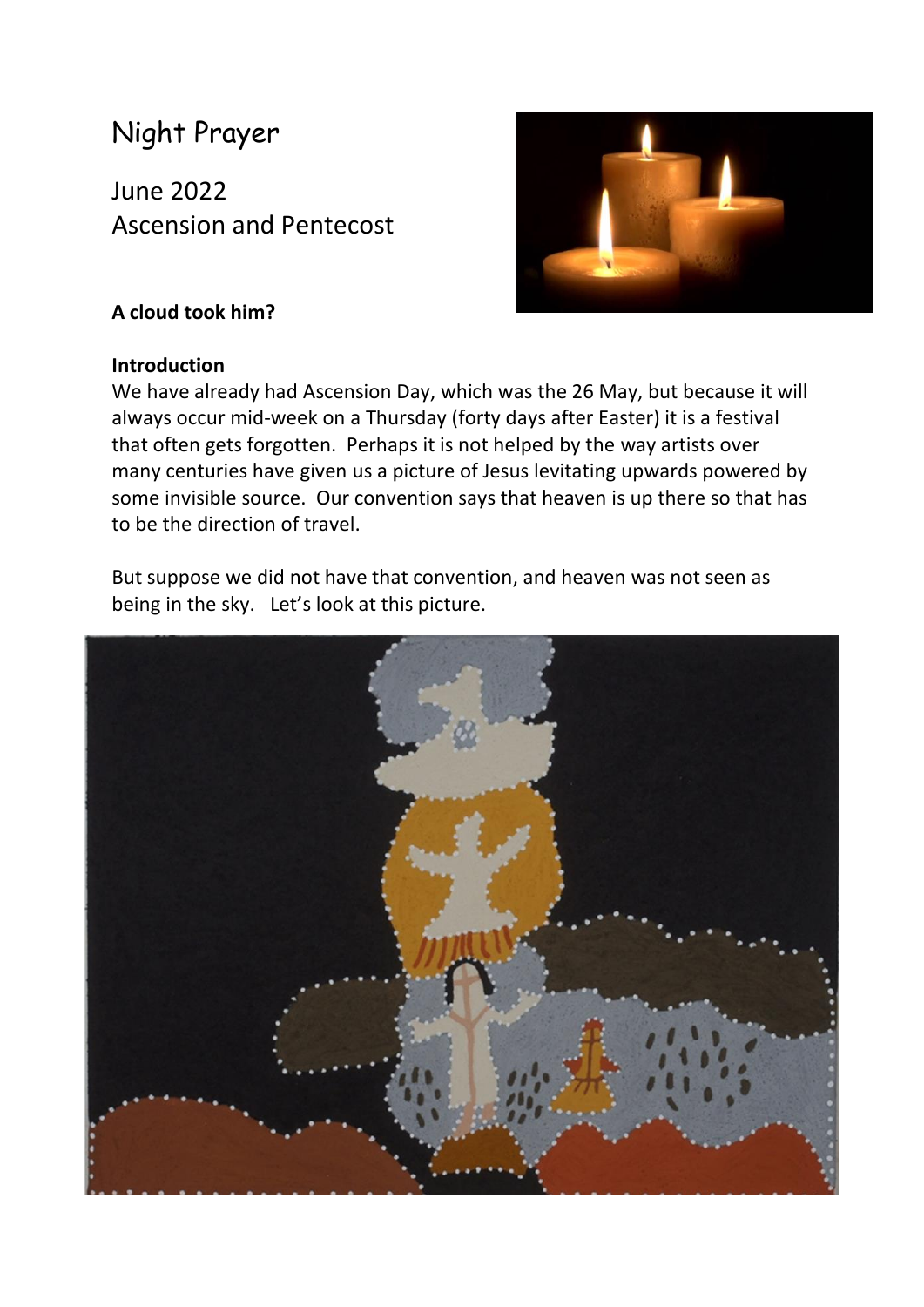This is called *Ngambuny Ascends*, by Sheila Purdie (b 1948) who is one of the senior artists in the Warmun Community situated in the remote northwest corner of Australia. Her work relates traditional Aboriginal culture and 'two way stories' where she draws on her culture to understand the Christian story.

In this painting she places the Ascension of Jesus (Ngambuny) within the local landscape of the Bungle Bungle Ranges of western Australia watched by the loving figure of Mary. The space for ascension is shown black, as in Aboriginal culture black is the colour of skin, of connection and touch. It does not carry European associations where black is the space of fear, darkness or sin.

Black also reminds us of crevices in the rock or caves, like a void open to receive. Such voids are spaces for strong dreaming, as water holes that sustain life or, in this case, as the place where the land receives the Spirit of Christ returning. If there is place for bright shining holiness, it is in this void.

So the point is that Ngambuny, the Christ figure, does not ascend into the sky but back into the land where God as Creator Spirit resides. Christ does not go to a God in heaven, removed from human and social life, but instead is alive in the land. Some Aboriginal people point out the oddity of heaven being in the sky. There is nothing in their culture about heaven and hell. They believe that when they die their spirit goes back to their Homeland, which is their promised land, their heaven.

A useful reminder that God is in the things we see and touch, here, in our daily lives.

# **Opening Prayer**

Why are we looking up to heaven? **Christ has come; Christ has risen; Christ will come again.**

# **Confession**

Almighty God, we confess that we have our eyes set in the clouds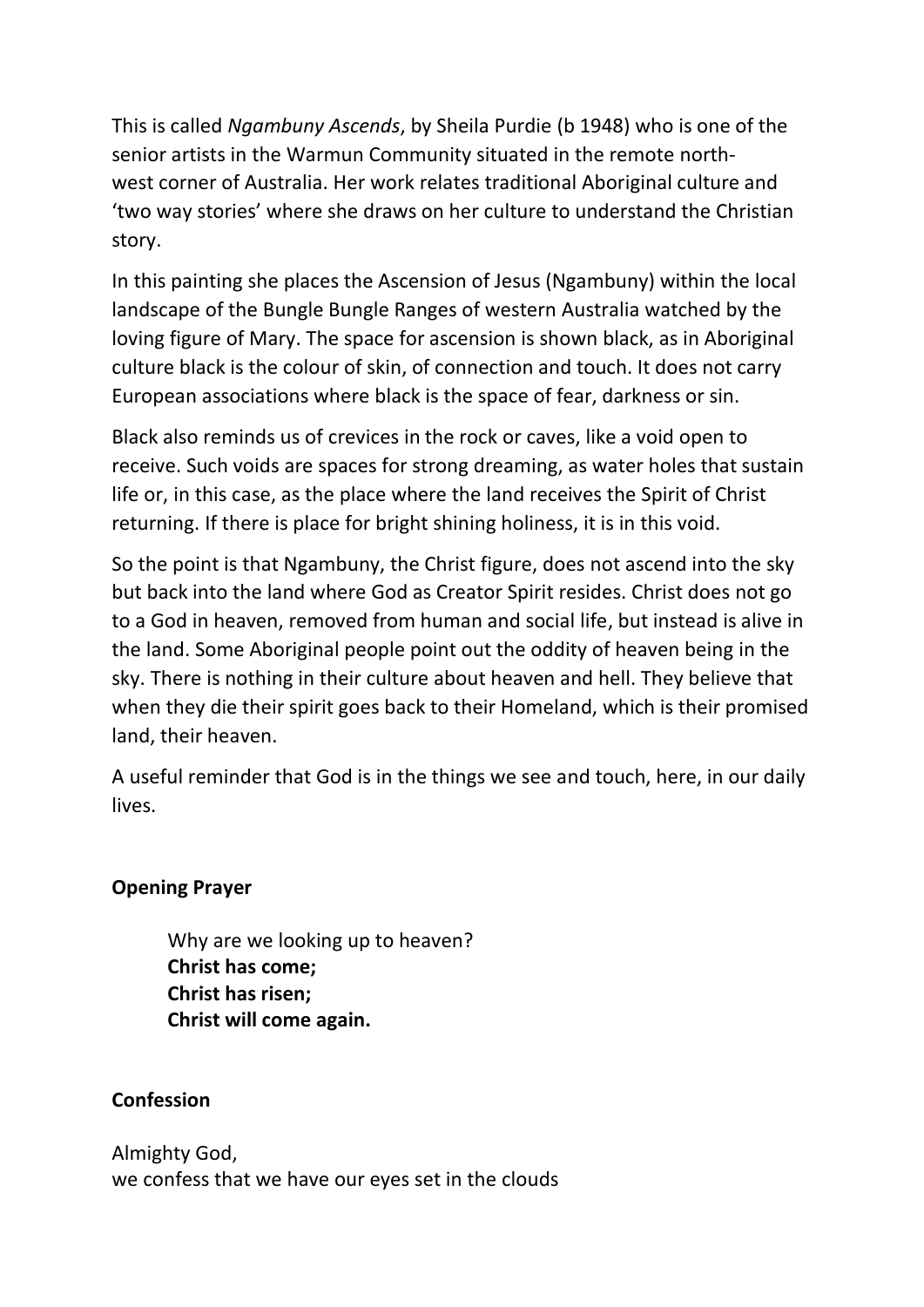instead of on the earth You have given us.

We desire heavenly treasure but we keep believing that worldly means will help us attain it.

Forgive us for our short sightedness. Draw us away from the temptations to seek worldly power and measures of success, and call us to the down-to-earth message of Your love, to care for the needs of those around us, especially the oppressed and marginalized.

You have called us through scripture to care for the widows and orphans among us; help us to see all those who are left out by society and are in need. Help us to break down the dividing walls that we have placed, so that we may truly be one, as You and Christ are one. For it is in Christ's name we pray. Amen.

#### **Words of assurance**

Go, know that you are forgiven and loved by the God who made the earth, and made you, and share the Good News. Amen.

*(written by Rev. Mindi and posted on Rev-o-lution.)*

# **Opening Music**

'Jesus shall reign where'er the sun', sung here by the Megavissey Male Voice Choir. Words are on the screen.

<https://www.youtube.com/watch?v=jYTjuwgc6PI>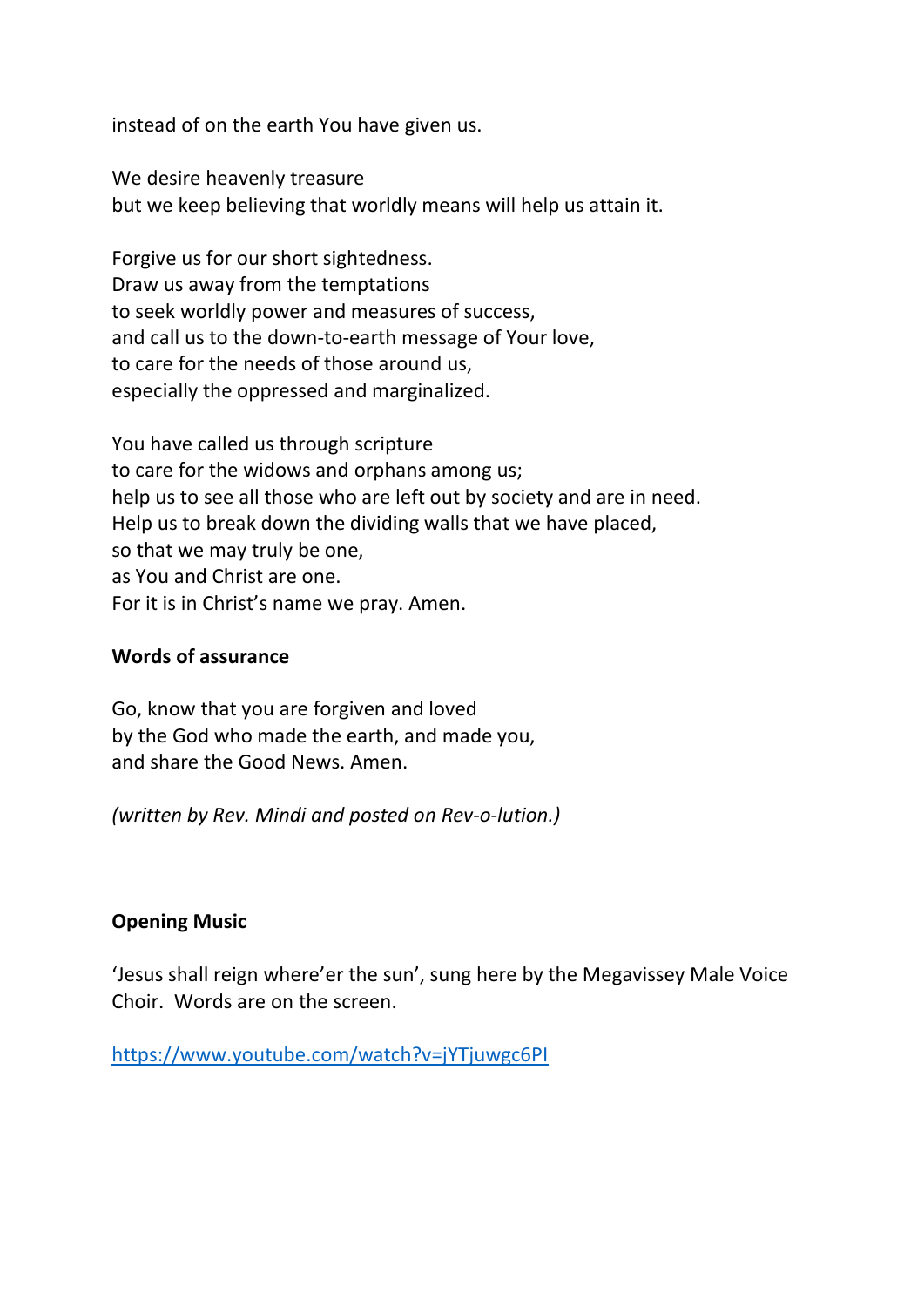# **Pentecost**

Before it was the name of a Christian holiday, Pentecost (Heb. Shavuot) was celebrated annually by the Jewish people in honour of the giving of the Torah on Mount Sinai. Jews still celebrate it today, fifty days after Passover—hence the name *Pente*cost ("pente" = five). (Appropriately, Christian Pentecost occurs fifty days after Easter.) Because of the importance of the feast, ancient Jews travelled from all over the known world to their religious capital, Jerusalem, for the occasion, and that's what we see in [Acts 2](https://www.biblegateway.com/passage/?search=Acts+2)—a multiregional, multilinguistic gathering.

# **New Testament Reading**

# Acts 2: 1-21

2 When the day of Pentecost came, they were all together in one place. <sup>2</sup> Suddenly a sound like the blowing of a violent wind came from heaven and filled the whole house where they were sitting.  $3$  They saw what seemed to be tongues of fire that separated and came to rest on each of them. <sup>4</sup> All of them were filled with the Holy Spirit and began to speak in other tongues as the Spirit enabled them.

<sup>5</sup> Now there were staying in Jerusalem God-fearing Jews from every nation under heaven. <sup>6</sup> When they heard this sound, a crowd came together in bewilderment, because each one heard their own language being spoken. <sup>7</sup>Utterly amazed, they asked: "Aren't all these who are speaking Galileans? <sup>8</sup> Then how is it that each of us hears them in our native language? <sup>9</sup> Parthians, Medes and Elamites; residents of Mesopotamia, Judea and Cappadocia, Pontus and Asia, <sup>10</sup> Phrygia and Pamphylia, Egypt and the parts of Libya near Cyrene; visitors from Rome  $11$  (both Jews and converts to Judaism); Cretans and Arabs—we hear them declaring the wonders of God in our own tongues!" <sup>12</sup> Amazed and perplexed, they asked one another, "What does this mean?"

<sup>13</sup> Some, however, made fun of them and said, "They have had too much wine."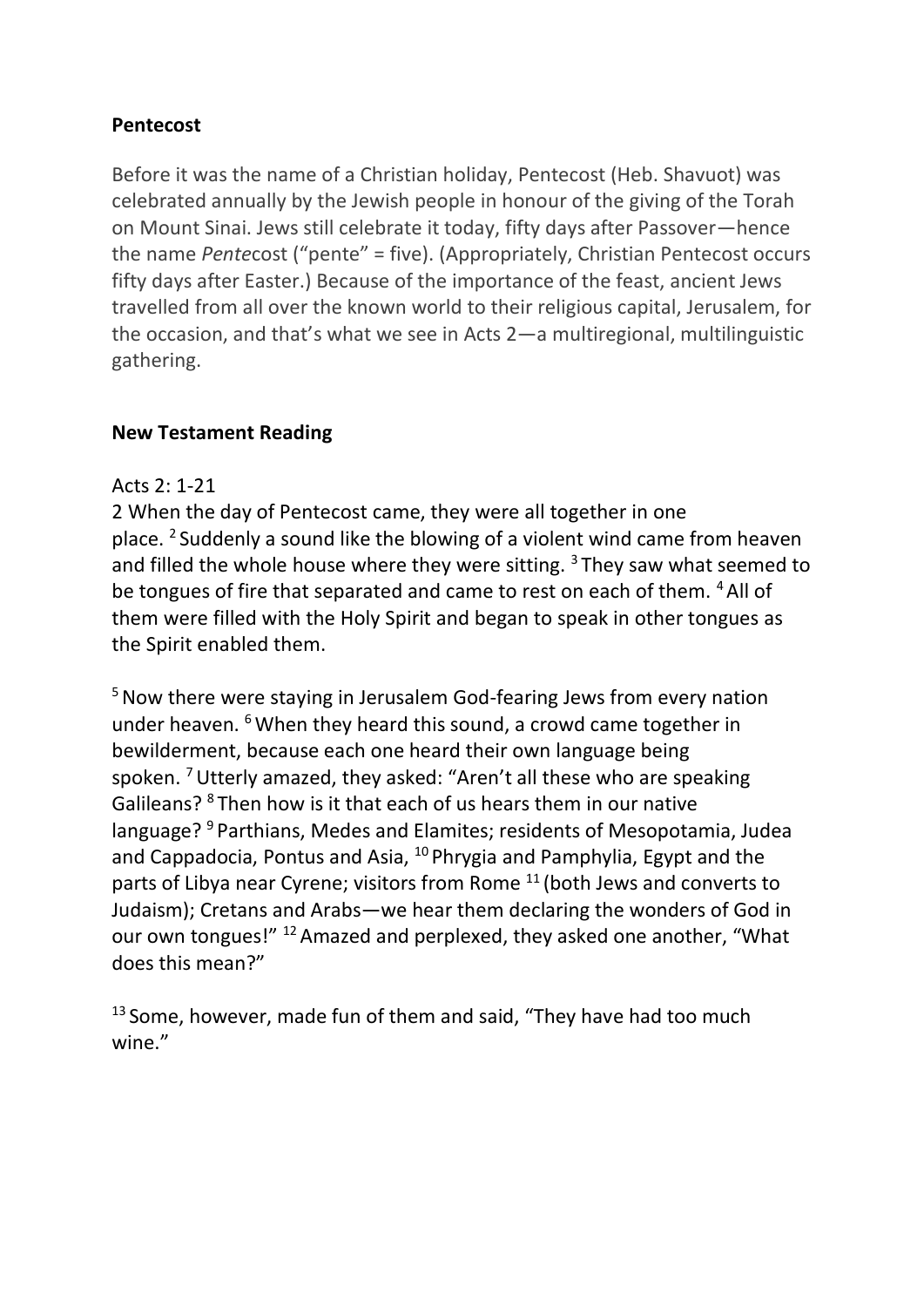## **'Pentecostal Hour'** by Mark DeBolt

No zephyr soft but cyclone strong bore thoughts aloft in windy song.

No flicker mild but flames of red danced hot and wild upon each head.

And so fierce was our thundering word in languages of all who heard,

all knew it meant the Spirit's power. This was our Pentecostal hour.

The friends of Jesus are gathered together when suddenly it happens. The Spirit of God comes on the scene in a torrent of power. Acts 2:2 describes his entrance as 'violent'. Other versions have, 'roaring', 'impetuous',—'a mighty rushing wind), or 'a mighty windstorm'. He fills the disciples, causing them to preach in languages that are not their own. Hearing their native tongues, various people from the crowd draw closer to the source, marvelling at how these Galileans could speak so articulately in languages beyond Greek, Hebrew, and Aramaic. This is only the first of the many mighty works the Spiritempowered apostles would accomplish on God's behalf in the early church age.

The poem emphasizes the wildness of the Spirit that manifested at the church's first Pentecost—the enormous sound and sweep of his arrival. Three thousand-plus people, Luke tells us, came under his influence that day! He came not as a soft little breeze or puff of air, but as a cyclone; not as a quaint little flickering glow, but as a full-out blaze, more like a bonfire than a burning candlewick. The disciples' words were 'fierce' and 'thundering' in equal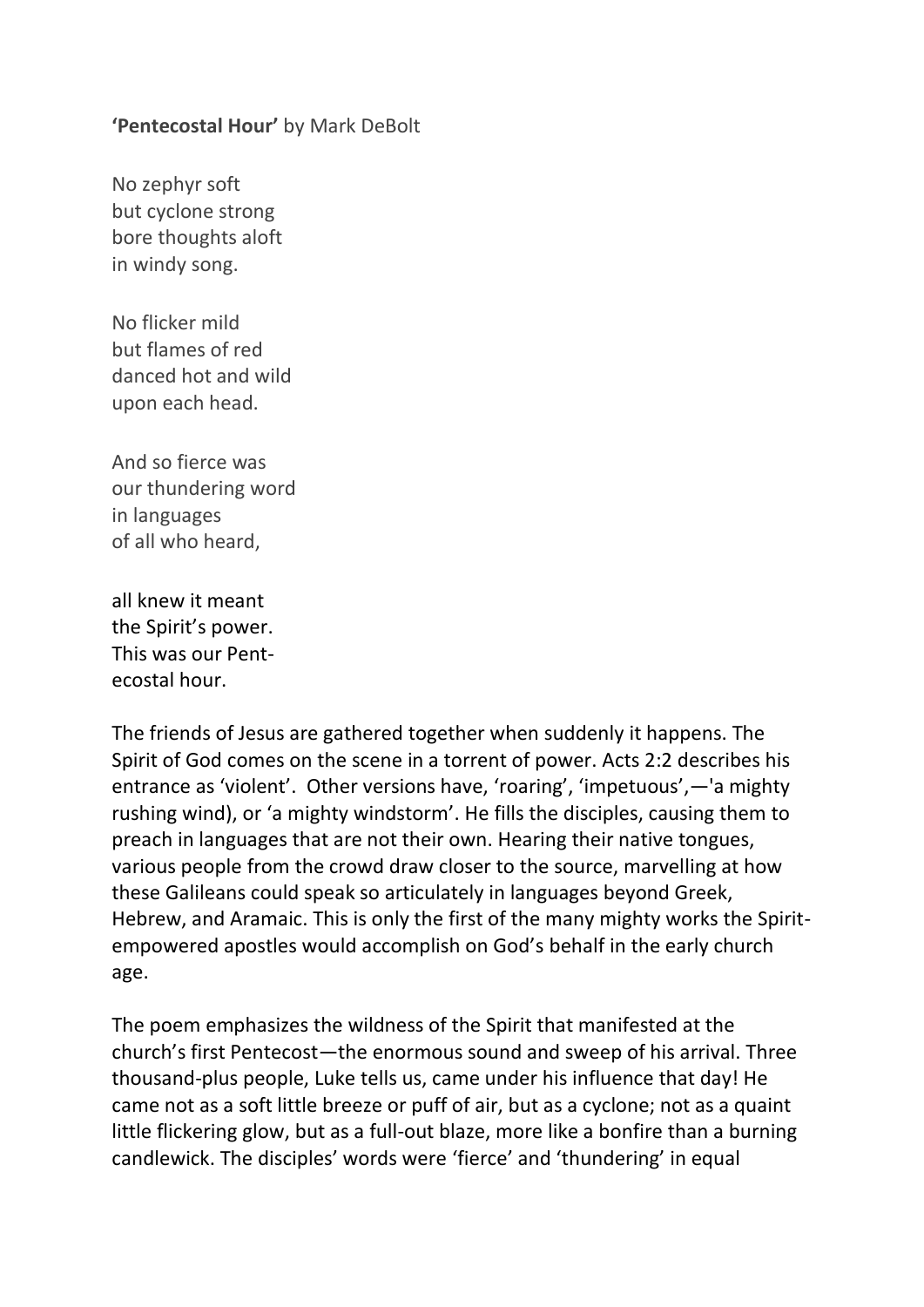measure, expositing the Hebrew scriptures and proclaiming Jesus to be the risen, reigning Christ.



Suddenly a sound like the blowing of a violent wind came from heaven and filled the whole house where they were sitting.

'Wind' (2019) by Ukrainian artist Denis Sarazin.

#### **Worship song**

Shine, Jesus, Shine', sung here at the Royal Albert Hall. Words are on the screen.

<https://www.youtube.com/watch?v=D4hXJ9ax2FY>

#### **Collect for Pentecost**

Holy Spirit, sent by the Father, ignite in us your holy fire; strengthen your children with the gift of faith, revive your Church with the breath of love, and renew the face of the earth, through Jesus Christ our Lord.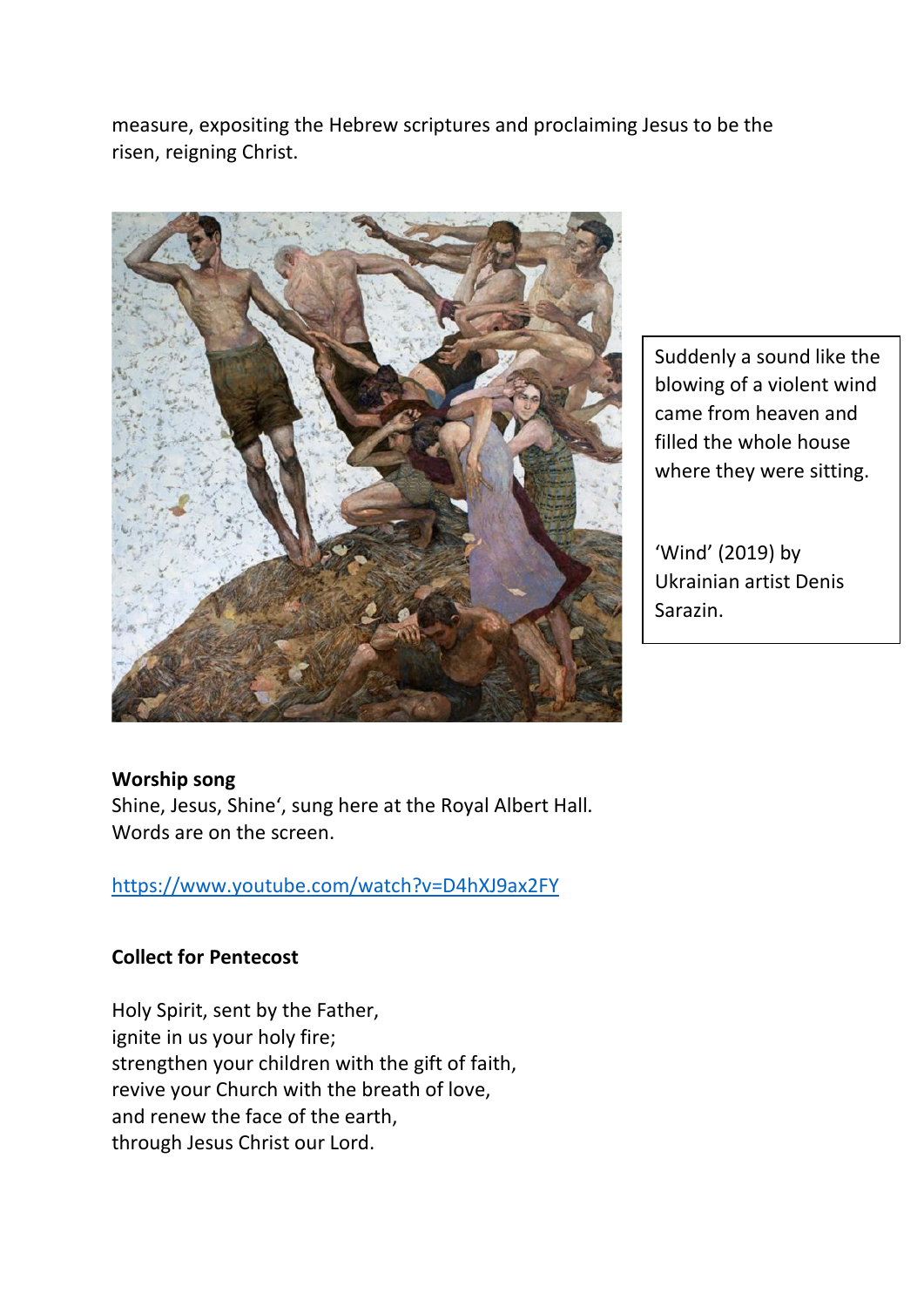# **Affirmation of Faith**

We believe in a loving God whose Word sustains our lives and the work of our hands in the universe.

# **God is life.**

We believe in God's son among us who brought the seed of life's renewal.

He lived with the poor to show the meaning of love.

## **Jesus Christ is Lord.**

We believe in the Spirit of Life who makes us one with God, whose strength and energy renews our own.

## **The Spirit is Love.**

*Camillo Torres, Colombia, from 'Creed'.*

#### **Intercessions**

God of Pentecost, We read so many stories and see so many pictures of people weeping over the bodies of loved ones, killed deliberately or regarded as collateral damage in someone else's power struggle; of people dying from disease with no hospital to take them in and no medicine to treat them.

What words can we say, who are so far away from these events, that will bring comfort?

Lord, may your spirit intercede with sighs too deep for words.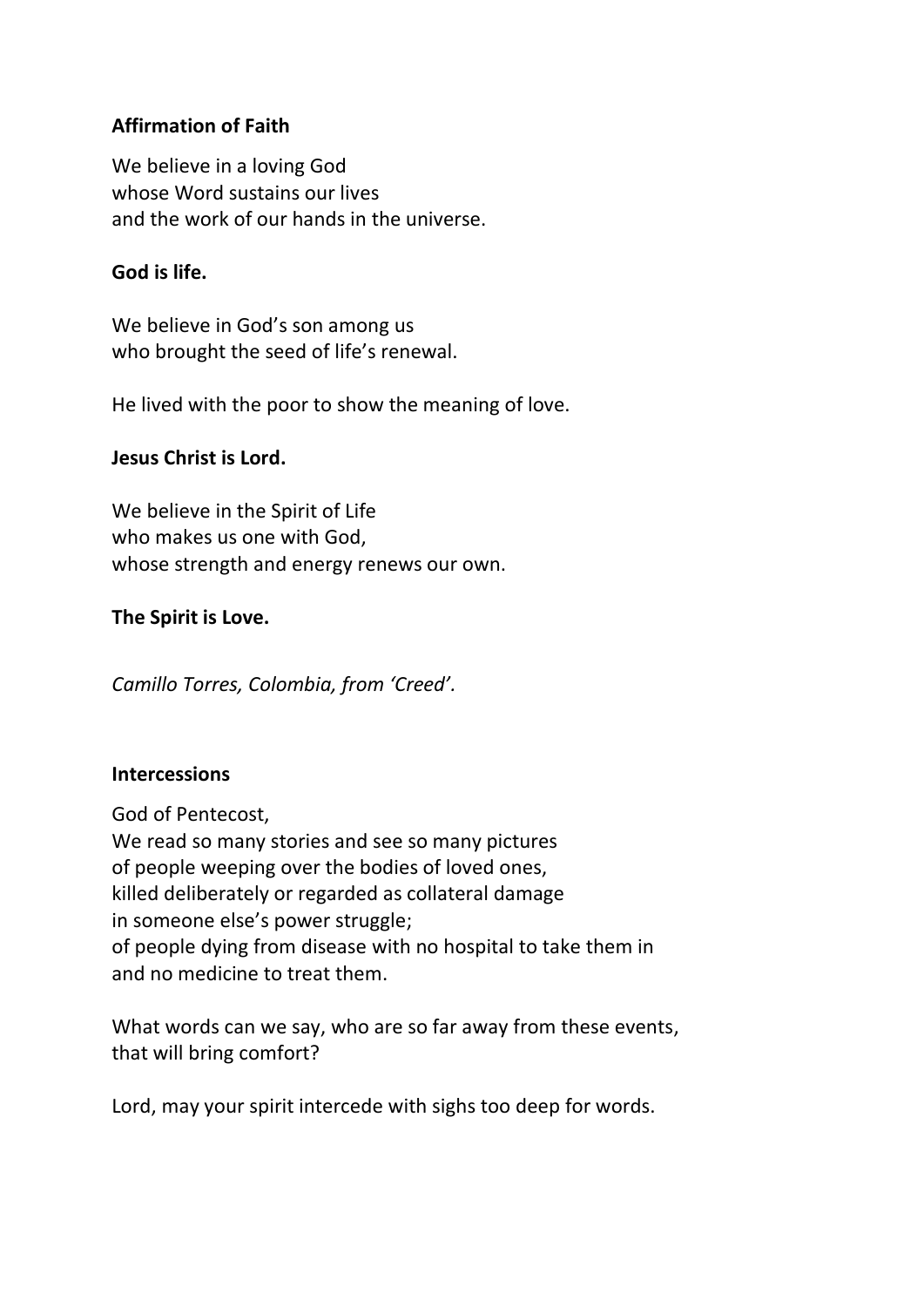God of Pentecost

We read so many stories and see so many pictures of people who are victims of prejudice and discrimination, either as part of some national policy, or through fear and ignorance of what is different.

What words can we say do those who suffer but dare not share what they are going through?

Lord, may your spirit intercede with sighs too deep for words.

God of Pentecost

We read so many stories and see so many pictures of people and animals whose existence is threated by climate change,

who are vulnerable to the pressures of the demands of a consumer-led society

and are powerless to change their situation.

What words can we say to those whose future appears bleak, and will be shaped by the actions of others?

Lord, may your spirit intercede with sighs too deep for words.

# God of Pentecost

when we have no words to speak, may our hearts still burn with your fire, may we still feel the wind of your Spirit– a mighty wind, blowing where it will. Amen.

# **Closing prayer**

Holy One, For all of the ways you speak to us  $$ in rushing wind, in dancing flames,



Sawai Chinnawong, Thai artist, Pentecost, 1997.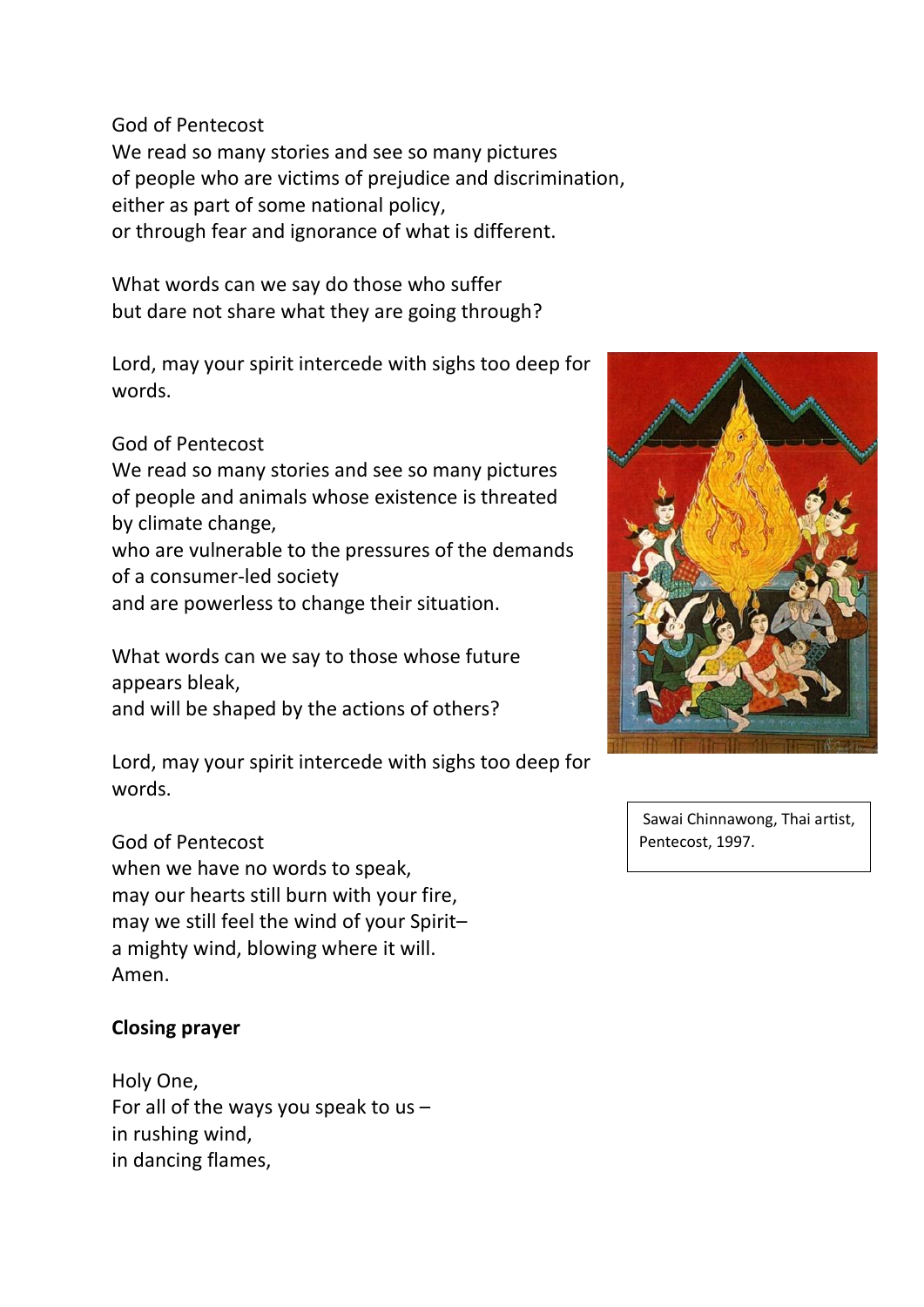in words we understand, and in all that transcends language, we give thanks.

Give us courage to speak your love, everywhere we go, to everyone we meet. Amen.

*(written by Joanna Harader, and posted on Practicing Families.)*

## **Blessing**

May the advocate, God's Holy Spirit, sent in Christ's name, teach you and remind you of Christ's words.

Do not let your hearts be troubled. Do not be afraid. Christ's peace go with you Christ peace, that the world cannot take away, be with you Christ's peace, and the Spirit's presence, remain with you always.

*(written by Howard Carter, and posted on How in the World.)* 

**Closing Hymn** 'Veni Sancti Spiritus': Come Holy Spirit

This is a Taizé chant sung by a virtual choir of 54 young people from 36 different countries.

<https://www.youtube.com/watch?v=us-v4slsUX4>